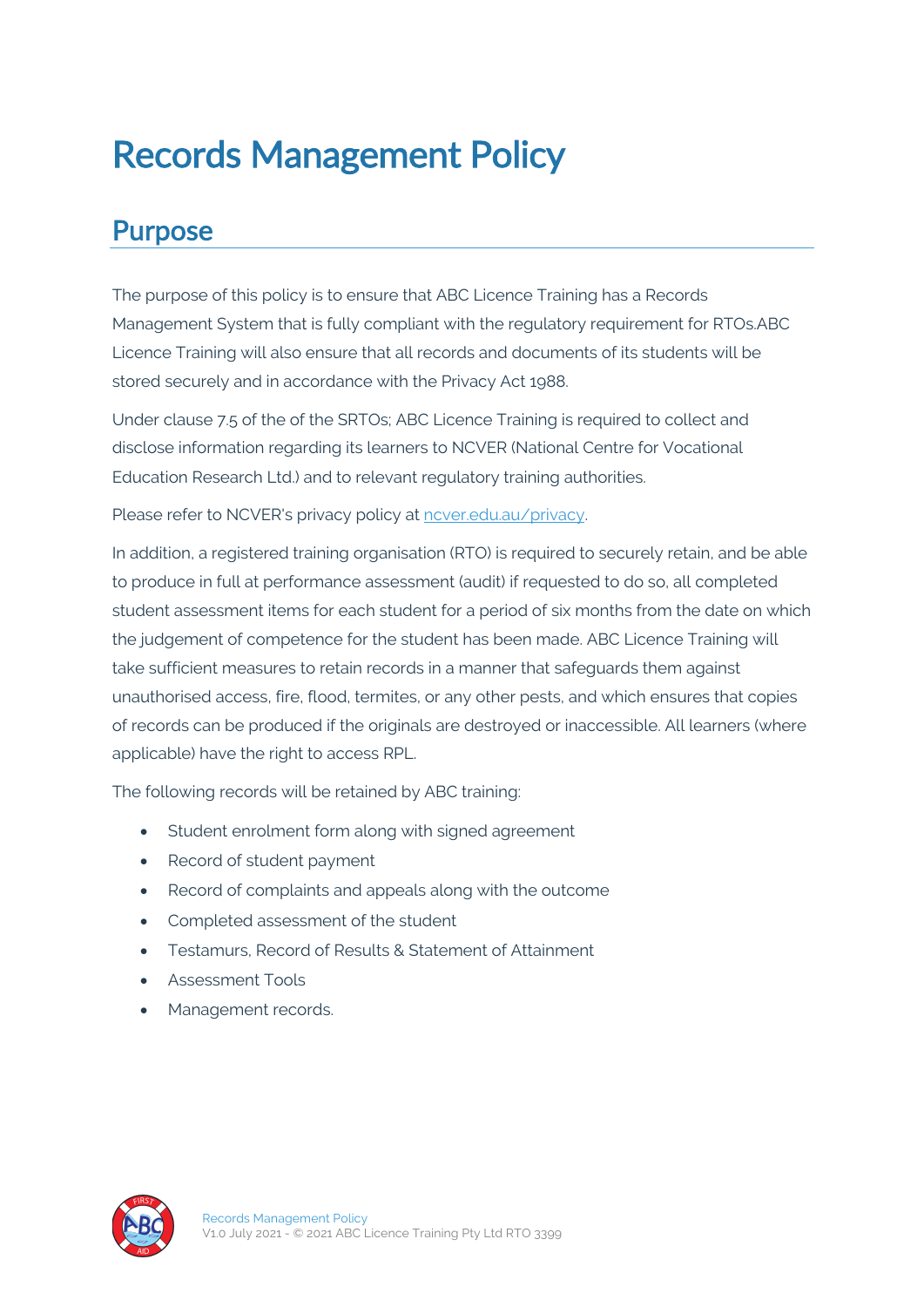# **Process**

ABC Licence Training and all co-providers acting on behalf of ABC Licence Training will collect information from its learners at the time of enrolment via its student enrolment form as well as during training. The records collected will be stored securely and be accessed only by authorised personnel. Records maybe stored electronically as well as in hard copy. All electronic data will be backed up regularly and stored in back-up drives. Paper records will be scanned in order to have a copy electronically.

# Retention Period

- Student enrolment form along with signed agreement : ABC Licence Training will retain the enrolment form along with signed agreement electronically. They will be retained for a maximum of 2 years from the completion of the program.
- Record of student payment: All records of student payment will be retained electronically for a minimum of 7 years.
- Record of complaints and appeals along with the outcome: All records including the complaints/appeal form along with the written outcome will be maintained electronically for a maximum of 2 years from
- the completion of the program. All complaints and appeals will be recorded in the complaints and appeals register which will be retained for a maximum of 2 years.
- Completed assessment of the learner: As per clauses 1.8 to 1.12; all completed assessment items which include actual piece(s) of work completed by the student or evidence of that work for each unit or module will be retained for six months from the date the decision on competence of the individual unit or module was made. The retained evidence will be detailed enough to demonstrate the assessor's judgement of the student's performance against the required standard. In an instance where the assessment is retained in an LMS or cloud-based system, ABC will ensure that it has ownership and control over those records for the duration required.
- Testamurs, Record of Results & Statement of Attainment: ABC Licence Training will retain copies of record of results, testamurs and statements of attainment issued to its students for a period of 30 years in an electronic format. The retained records will be sufficient to be able to reissue any of the said documents during this 30-year period. The data retained will also include information which will allow ABC training to verify the student such as, their USI, date of birth, or address.

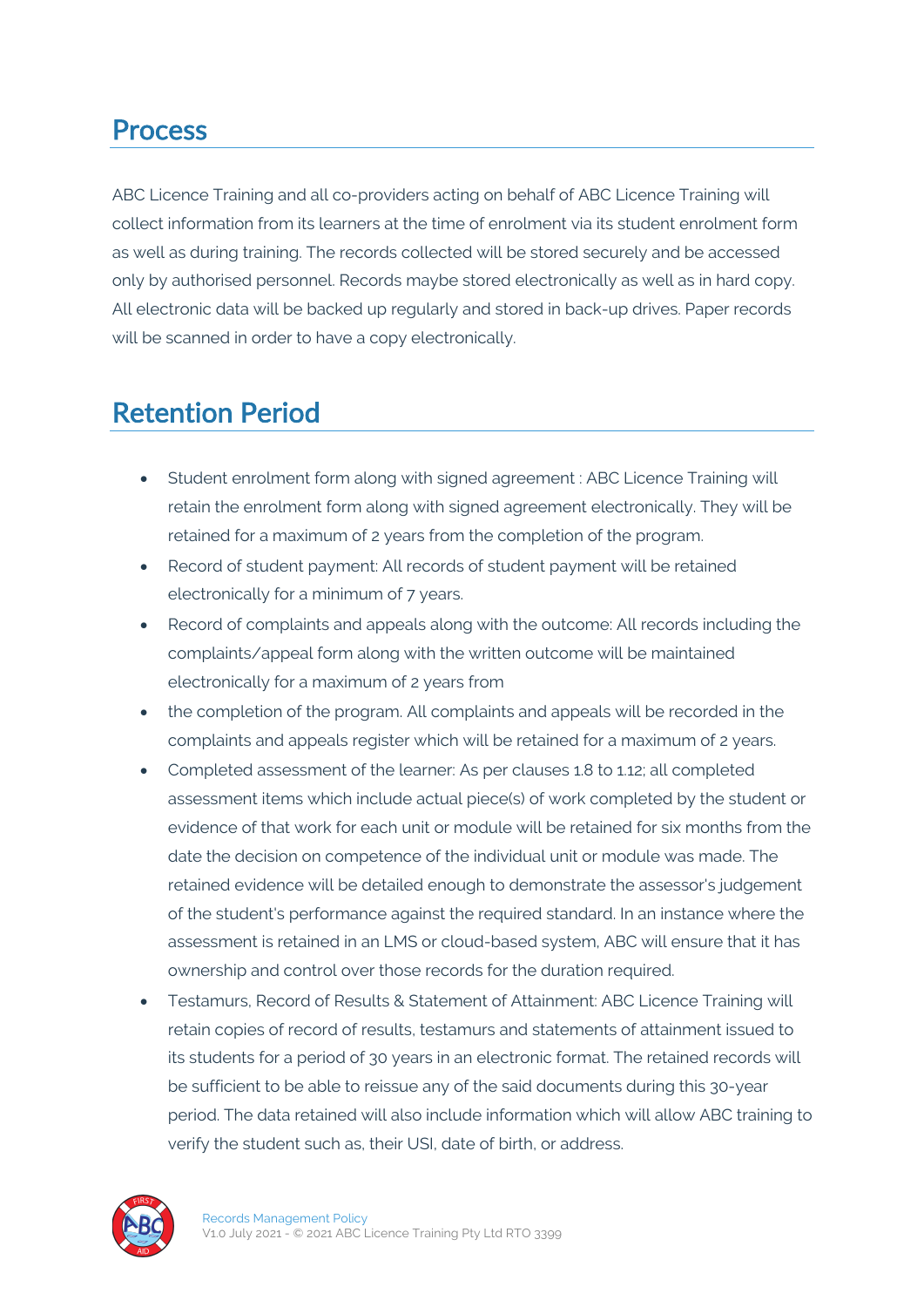- Assessment Tools: ABC Licence Training will always maintain a copy of its updated assessment tool in an electronic copy. Older versions of the assessment tools will be retained for a period of 6 months from the date of update.
- Management Records: ABC Licence Training will maintain other records such a quality indicator reports, qualifications register, survey reports etc. These will be retained for a maximum of 2 years.

# Cessation of Operation

In an unlikely event; if ABC Licence Training ceases it operations then we will comply with our responsibility to transfer all digital records to ASQA to confirm the training and assessment each student has completed within 28 days of ceasing operations. All authorised third parties who act on behalf of ABC Licence Training will also cooperate with ASQA at all times.

# Documents Destruction

ABC Licence Training upon authorisation from the CEO will organise to destroy all documents after the retention period has passed as per this policy. The documents must be shredded, and records of the documents shredded must be maintained in an archive register. ABC Licence Training may opt to do the shredding within its property or engage a third party to do so. If and when a third party is engaged; ABC Licence Training will request a certificate or confirmation that the documents provided were shredded successfully. This confirmation will also be retained in the archives register as evidence.

#### Management Action and Responsibility

The administration team is responsible for the implementation of this policy. The CEO holds the overall authority to approve this policy. All third-party contacts acting on behalf of ABC liecnce Training will also abide by this policy.